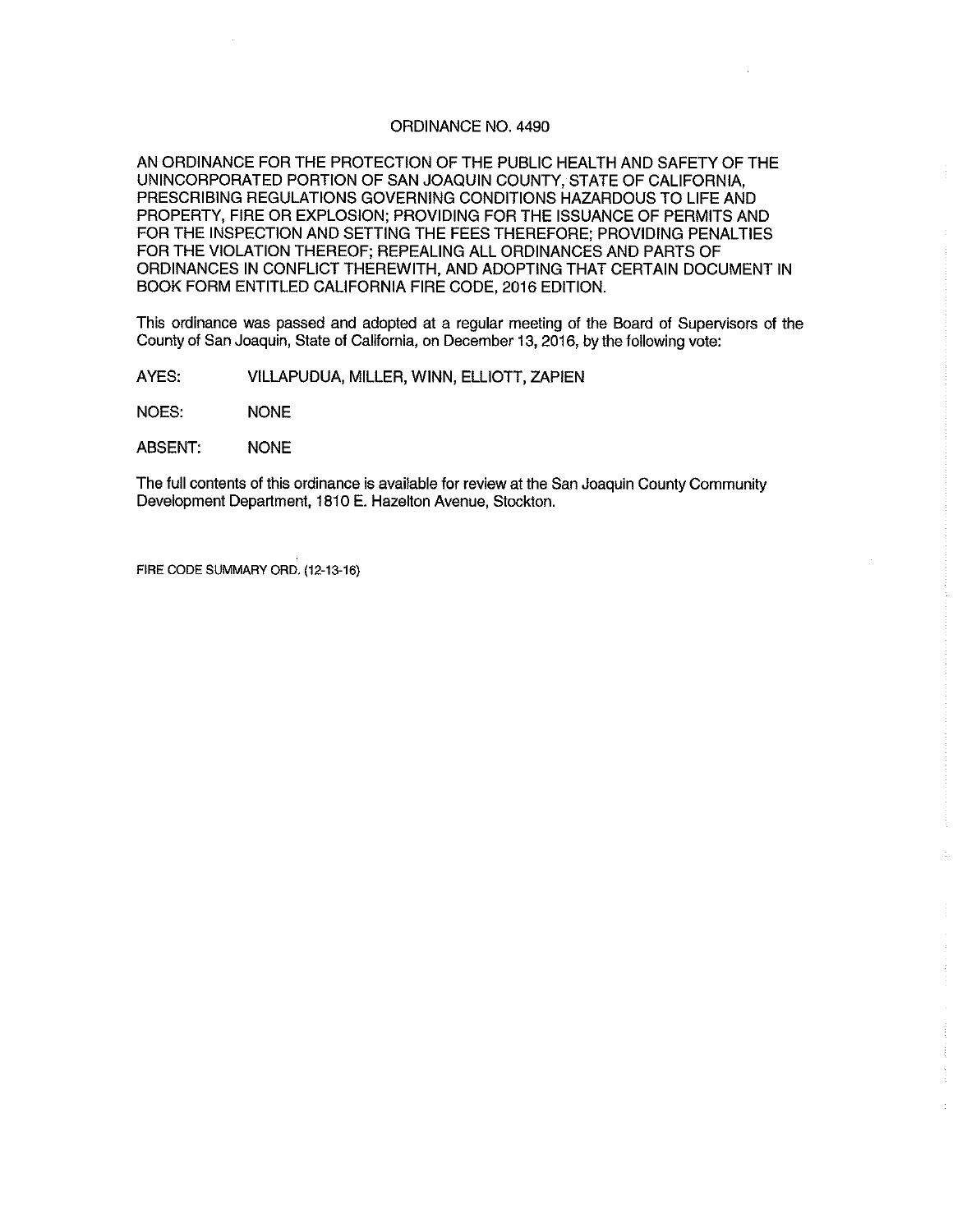## BEFORE THE BOARD OF SUPERVISORS OF THE COUNTY OF SAN JOAQUIN, STATE OF CALIFORNIA

#### ORDINANCE NO. 4490

# AN ORDINANCE FOR THE PROTECTION OF THE PUBLIC HEALTH AND SAFETY OF THE UNINCORPORATED PORTION OF SAN JOAQUIN COUNTY, STATE OF CALIFORNIA, PRESCRIBING REGULATIONS GOVERNING CONDITIONS HAZARDOUS TO LIFE AND PROPERTY, FIRE OR EXPLOSION; PROVIDING FOR THE ISSUANCE OF PERMITS AND FOR THE INSPECTION AND SETTING THE FEES THEREFORE; PROVIDING PENALTIES FOR THE VIOLATION THEREOF; REPEALING ALL ORDINANCES AND PARTS OF ORDINANCES IN CONFLICT THEREWITH, AND ADOPTING THAT CERTAIN DOCUMENT IN BOOK FORM ENTITLED CALIFORNIA FIRE CODE, 2013 2016 EDITION.

The Board of Supervisors of the County of San Joaquin ordains as follows:

SECTION 1. Commencing with Section 4-1000 of Division 1 of Title 4 of the Ordinance Code of San Joaquin County, is hereby amended to read as follows:

## Title 4 - PUBLIC SAFETY

### DIVISION 1. FIRE PREVENTION

سيار وياري ويواز

## CHAPTER 1. GENERAL REGULATIONS

#### SECTIONS:

- 4-1000 ADOPTION OF THE CALIFORNIA FIRE CODE
- 4-1001 BUREAU OF FIRE PREVENTION
- 4-1002 COUNTY FIRE WARDEN
- 4-1003 APPLICATION FOR PERMITS
- 4-1004 BOARD OF APPEALS
- 4-1005 DEFINITIONS
- 4-1006 ACCESS ROADWAYS FOR FIRE APPARATUS
- 4-1007 LUMBERYARDS, PALLET YARDS AND WOODWORKING PLANTS
- 4-1008 FIREWORKS
- 4-1009 FEES
- 4-1010 RESERVED
- 4-1011 RESERVED
- 4-1012 RESERVED
- 4-1013 RESERVED
- 4-1014 RESERVED
- 4-1015 RESERVED
- 4-1016 RESERVED
- 4-1017 OPERATIONAL FEES
- 4-1018 CONSTRUCTION FEES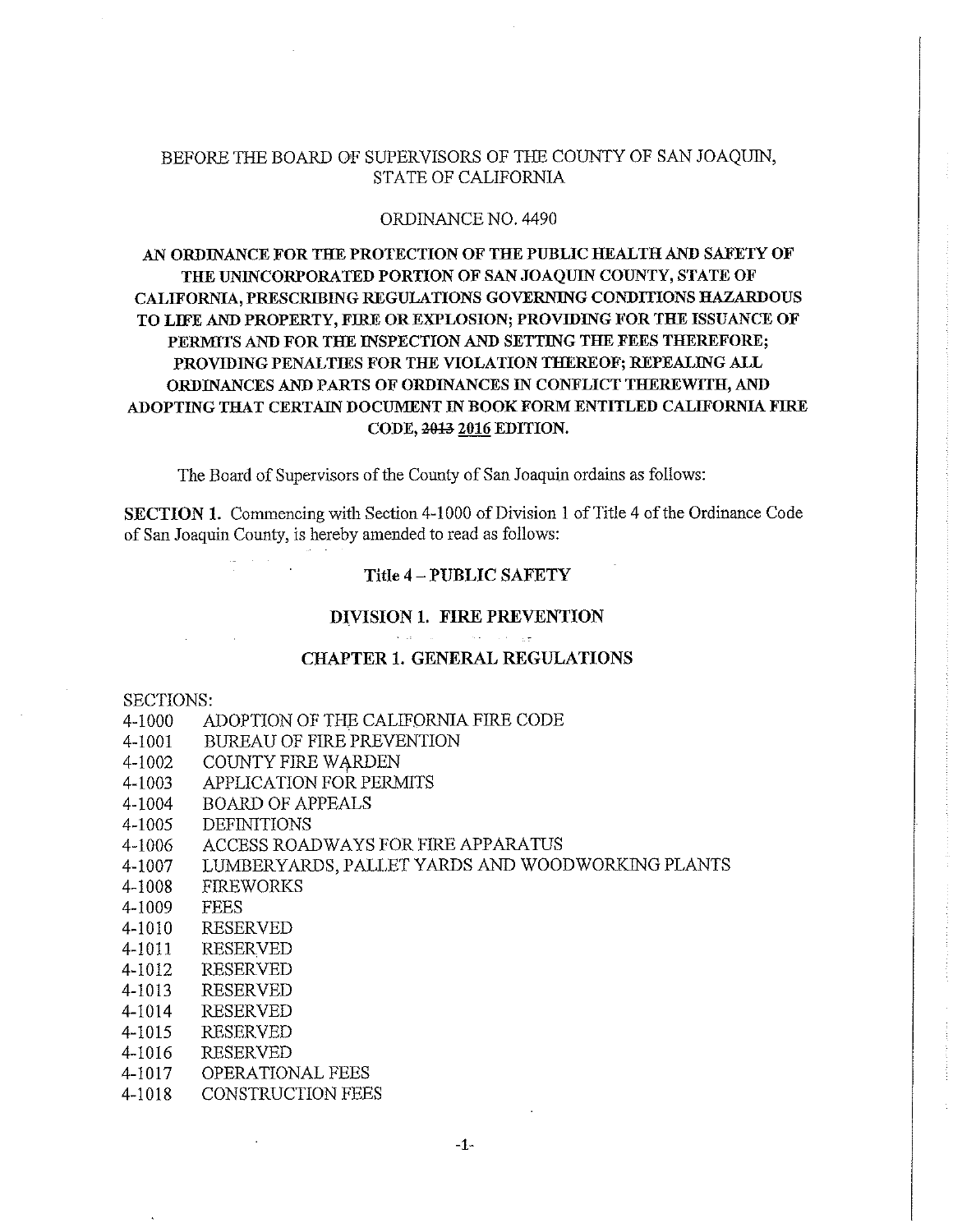#### 4-1019 RESERVED

**SECTION 4-1000. ADOPTION.** That certain document in book form entitled California Fire Code, 2013 2016 Edition including Appendix B and Appendix C, published by the California Building Standards Commission, 2525 Natoma Natomas Park Drive, Suite 130, Sacramento, California 95833-2936, and incorporates by adoption the 2012 2015 International Fire Code of the International Code Council, one (1) copy of which is on file in the office of the Clerk of the Board of Supervisors of the County of San Joaquin, is hereby adopted and enacted by the Board of Supervisors as the Fire Code of the County of San Joaquin including those portions which are specifically amended or added hereinafter.

**SECTION 4-1001. BUREAU OF FIRE PREVENTION.** The San Joaquin County Bureau of Fire Prevention is created under the direction of the County Fire Warden as directed by the Connnunity Development Director.

#### **SECTION 4-1002. COUNTY FIRE WARDEN.**

(a) The County Fire Warden is the Director of the Connnunity Development Department, or designated representative and is the fire code official responsible for the administration and enforcement of the California Fire Code.

(b) The County Fire Warden and members of the Fire Prevention Bureau shall have the powers of a peace officer in performing their duties under this Code. When requested by the County Fire Warden, the San Joaquin County Sheriff's Office is authorized to assign such available officers as necessary to assist the County Fire Warden in enforcing the provisions of this Code. The County Fire Warden may appoint deputies to assist in the enforcement of said laws, and such deputies shall include the Chief of all Fire Districts, and their authorized representatives within the County.

**SECTION 4-1003. APPLICATION FOR PERMIT.** Section 105.1.2 and 105.7 of Chapter 1 of the California Fire Code, 2013 2016 Edition, are hereby amended to read as follows:

Section 105.1.2. 1. Operational Permits required by this Code shall be obtained from the County Fire Warden in such form, detail and procedures as the County Fire Warden may prescribe. Permit fees shall be paid prior to the issuance of such operational permits. Fees shall be set by a board resolution of the Board of Supervisors of the County of San Joaquin. Issued permits shall be kept on the premises designated therein at all times and shall be readily available for inspection by the County Fire Warden. Such pennits shall be issued on an annual basis unless otherwise noted. If a rural fire protection district has established a Bureau of Fire Prevention, it may issue permits and collect fees subject to this Code if it complies with County procedures set forth pursuant to this section.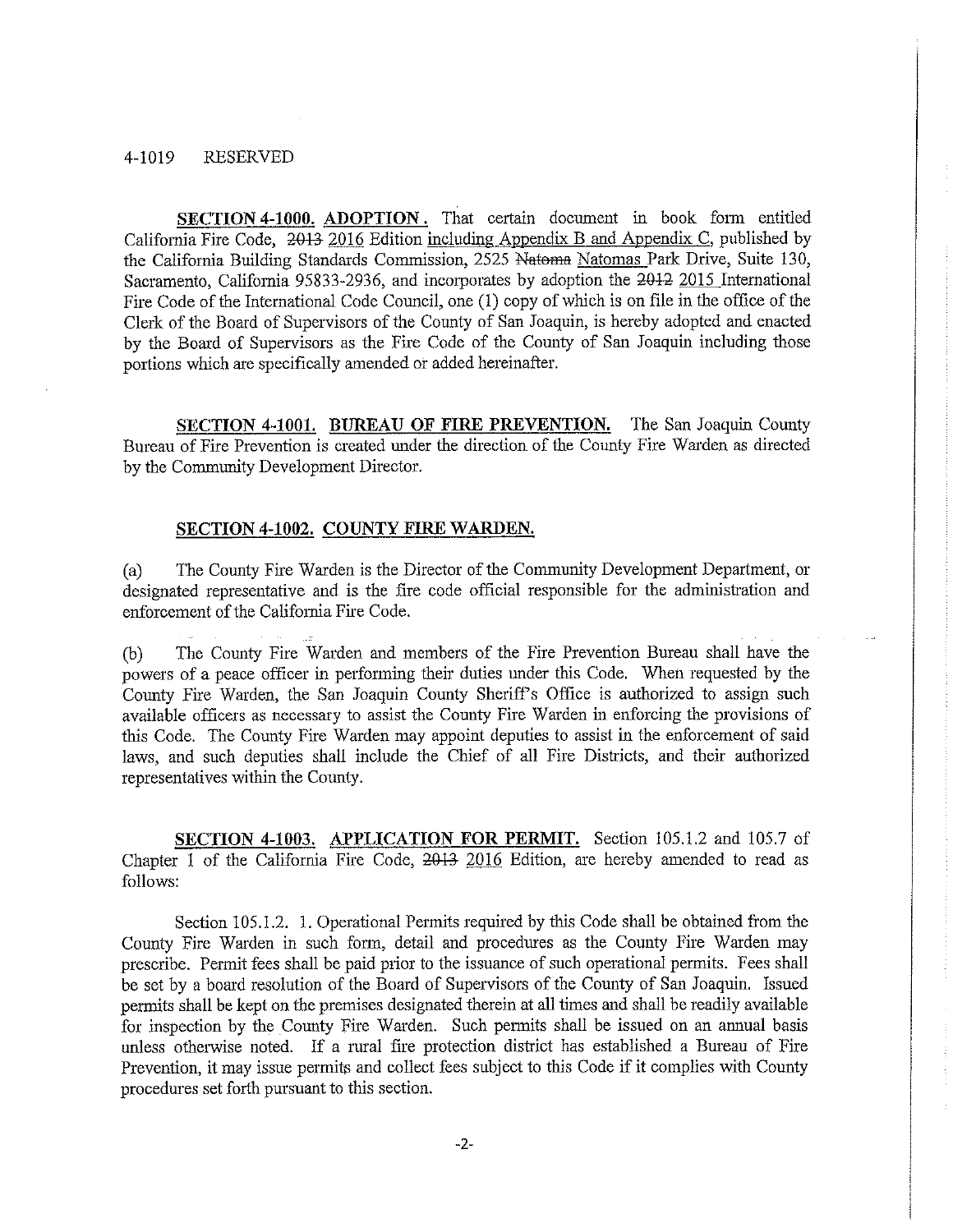Section 105.3.1 of Chapter 1. Expiration. Every construction permit issued by the Fire Warden under the provisions of this Code shall expire by limitation and become null and void if the building or work authorized by such pennit is not commenced within 180 days from the date of such permit, or if the building or work authorized by such permit is suspended or abandoned at any time after the work is commenced for a period of 180 days. Work shall be considered abandoned if an inspection has not been recorded and approved within 180 days. Before such work can be recommenced, a new permit shall be first obtained to do so, and the fee, therefore, ' shall be one-half the amount required for a new permit for such work, provided no changes have been made or will be made in the original plans and specifications for such work; and provided further that such suspension or abandonment has not exceeded one year. In order to renew action on a permit after expiration, the permittee shall pay a new full permit fee.

Any permittee holding an unexpired permit may apply for an extension of the time within which he may commence work under that permit when he is unable to commence work within the time required by this section for good and satisfactory reasons. The Fire Warden may extend the time for action by the permittee for a period not exceeding 180 days upon written request by the permittee showing that circumstances beyond the control of the permittee have prevented actions from being taken. A Notice of Code Violation may be recorded when a Fire construction permit is expired.

Section 105.7 Construction Permits required by this Code shall be obtained from the County Fire Warden in such form, detail and procedures as the County Fire Warden may prescribe. Fire plan check and inspection permit fees shall be paid prior to the issuance of a building permit. The fire plan check and inspection fees for constrnction permits associated with building permits and this Code shall be set by a board resolution of the Board of Supervisors of the County of San Joaquin. The Fire Warden shall certify plans of all occupancies requiring a permit from this Code.

**SECTION 4-1004, BOARD OF APPEALS.** Section 108.1 of Chapter One (1) of the California Fire Code,  $2013$  2016 Edition is hereby amended to read as follows:

Section 108.1 Board of Appeals Established: The San Joaquin County Building Board of Appeals, as created by Section 8-1010, Chapter 1, Building Board of Appeals, Division 1, Building - Standards of Title 8 of the Ordinance Code of San Joaquin County will determine the suitability of alternate materials and types of construction, and to provide a reasonable interpretation of the provisions of this Code as previously adopted by San Joaquin County Ordinance Number 4262, July 19, 2005. 4445, December 10, 2013.

**SECTION 4-1005.** DEFINITIONS. The following definitions shall be added to Section 201 General Definitions of the California Fire Code, 2013 2016 Edition.

(a) "Driveway" shall mean a vehicular access that serves buildings on a single parcel.

(b) "Fire Road" shall meaa a vehieular aeeess that serves more than one pareel.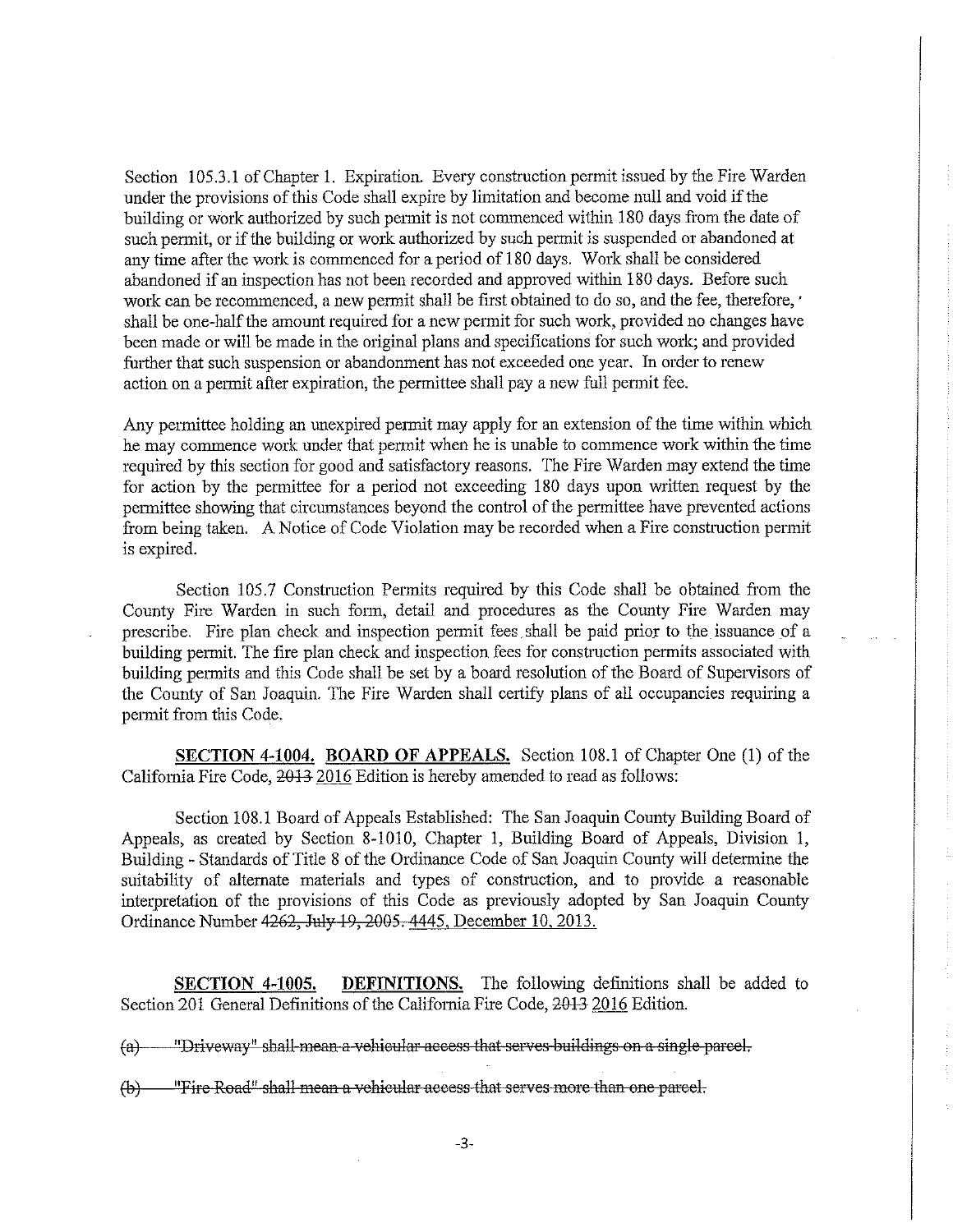- (Q)\_ .(fil "Code" shall mean the California Fire Code, Title 24, California Code of Regulations, Part 9, incorporating the 2009-2015 Edition of the International Fire Code of the International Code Council with necessary California amendments.
- (d) (b) "Chief or Fire Code Official" shall mean the Fire Warden or designated representative as defmed in Section 4-1002.

**SECTION 4-1006. ACCESS ROADWAYS FOR FIRE APPARATUS.** Section  $503.1$  of the California Fire Code,  $2013$  2016 Edition shall be amended to read as follows:

Section 503.1 Where Required: Fire apparatus access roads shall be provided and maintained in accordance with Sections 503 and the San Joaquin County Fire Chiefs Association, Fire Apparatus Access Road Standards.

**SECTION 4-1007. LUMBER YARDS, PALLET YARDS AND WOODWORKING PLANTS.** Chapter 28, Lumber Yards and Woodworking Facilities Section 2801.1 is hereby amended by adding the following:

### **PALLETS AND PALLETIZED PACKING BOXES AND BIN BOXES**

( a) A permit is required to store pallets, palletized packing boxes, bin boxes, and including plastic bin boxes in excess of 30,000 board feet or 50,000 cubic feet.

(b) Pallets, palletized packing boxes and bin boxes shall be piled with due regard to stability of piles and in no case higher than 12 feet; where pallets are piled next to a property line, the distance from the property line shall not be less than one half the pile and in no case less than 5 feet.

**Exception:** Bin boxes may be stacked to a maximum height of 20 feet.

( c) Driveways between and around pallets, bin boxes and palletized packing crates shall be at least 15 feet wide and maintained free from accumulation of rubbish, weeds and equipment or other articles or materials. Driveways shall be so spaced that a maximum grid system unit of 50 feet by 50 feet is produced.

( d) Pallets, palletized packing boxes and bin box storage, operating under a permit, shall be surrounded with a suitable fence of at least 6 feet in height.

**Exception:** Storage is located inside the building.

( e) Approved water supply and fire hydrants capable of supplying the required fire flow shall be provided to within 150 feet of all portions of the storage area, in accordance with the applicable sections of the California Fire Code.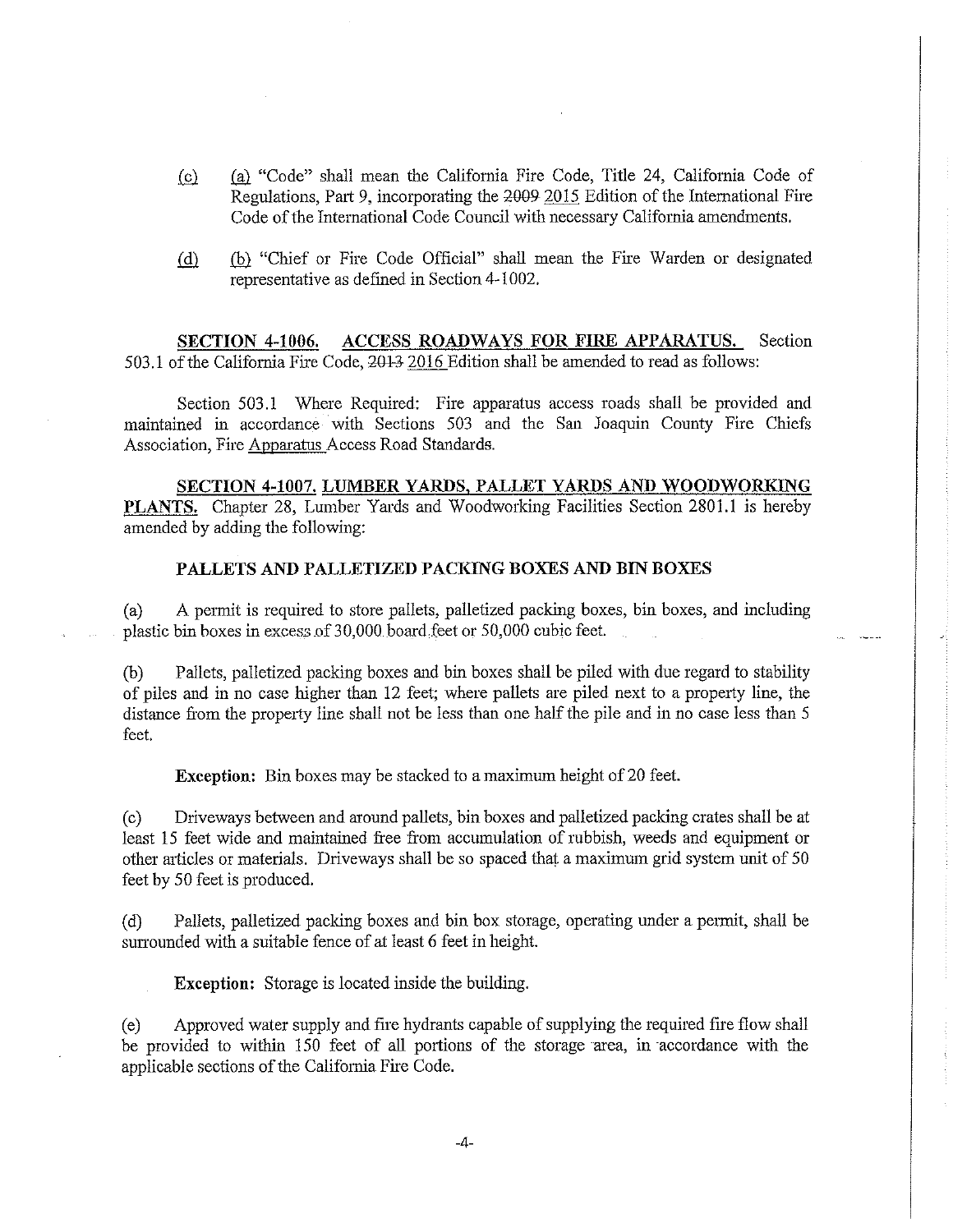**SECTION 4-1008. EXPLOSIVES AND FIREWORKS.** Chapter 56, Explosives and Fireworks Section 5601.1 is hereby amended by adding the following:

( a) **Fireworks defined:** "Fireworks" means and includes any combustible or explosive composition or any substance or combination of substances or articles prepared for the purpose of producing a visible or an audible effect by combustion, explosion, deflagration or detonation, including fireworks classified by the Health and Safety Code as "dangerous fireworks" and "safe and sane fireworks" and shall include firecrackers, torpedoes, skyrockets, roman candles, bombs, sparklers, chasers, snakes, or other fireworks containing any explosive or flammable substance. This definition does not include ammunition used for target shooting or hunting, nor does it include what is ordinarily known as cap pistol caps.

(b) **Fireworks prohibited:** It is unlawful for any person to sell, offer for sale, transport, or cause to be transported, give away, posses, use or discharge any fireworks as defined in this Code in the un-incorporated portions of San Joaquin County.

**Exception:** This Code shall not prohibit public fireworks displays providing a permit is obtained from the Fire Warden as prescribed in Section 4-1003 of this Code. Public displays shall be performed under the direct supervision of a California State Licensed Pyrotechnic Operator. Public displays shall be performed in accordance with Section 5608 of the California Fire Code 2013 2016 Edition. This Code shall not prohibit the use by railroad or other transportation agencies, for signal or illumination purposes, torpedoes, flares, or fuses; nor the sale of blank cartridges for theatrical or ceremonial purposes, athletic events or military ceremonials or demonstrations.

(c) **Seizure and destruction of fireworks:** The Fire Warden or designated representatives including the San Joaquin County Sheriff and Fire Chiefs or their designated representatives in the un-incorporated portions of San Joaquin County shall seize, take, remove or cause to be removed and arrange for destruction at the expense of the owner, all stocks of fireworks offered for sale or exposed for sale, stored, possessed or transported or otherwise in violation of this Code.

### **ill Violations:**

- 1. It shall be unlawful for any Person to violate or to pennit the violation of, any provisions of this Chapter. All Owners, Occupants and other Persons at or on the property or premises where Fireworks are possessed, sold, ignited, exploded, discharged, projected, or otherwise fired or used may be sited for and convicted of violations of this Chapter, provided, however, that an Owner who is not in possession of his/her property, and who has instead permitted another Person(s) to occupy the property, shall not be convicted of a violation unless the Owner had notice that persons in possession of the property were in possession of, sold, ignited, exploded, discharged, projected, or otherwise fired or used, or the Owner otherwise negligently allowed a violation of this Chapter to occur on his/her property.
- 2. A violation of this Chapter shall constitute a misdemeanor, provided, however, that in the discretion of the District Attorney, may be charged and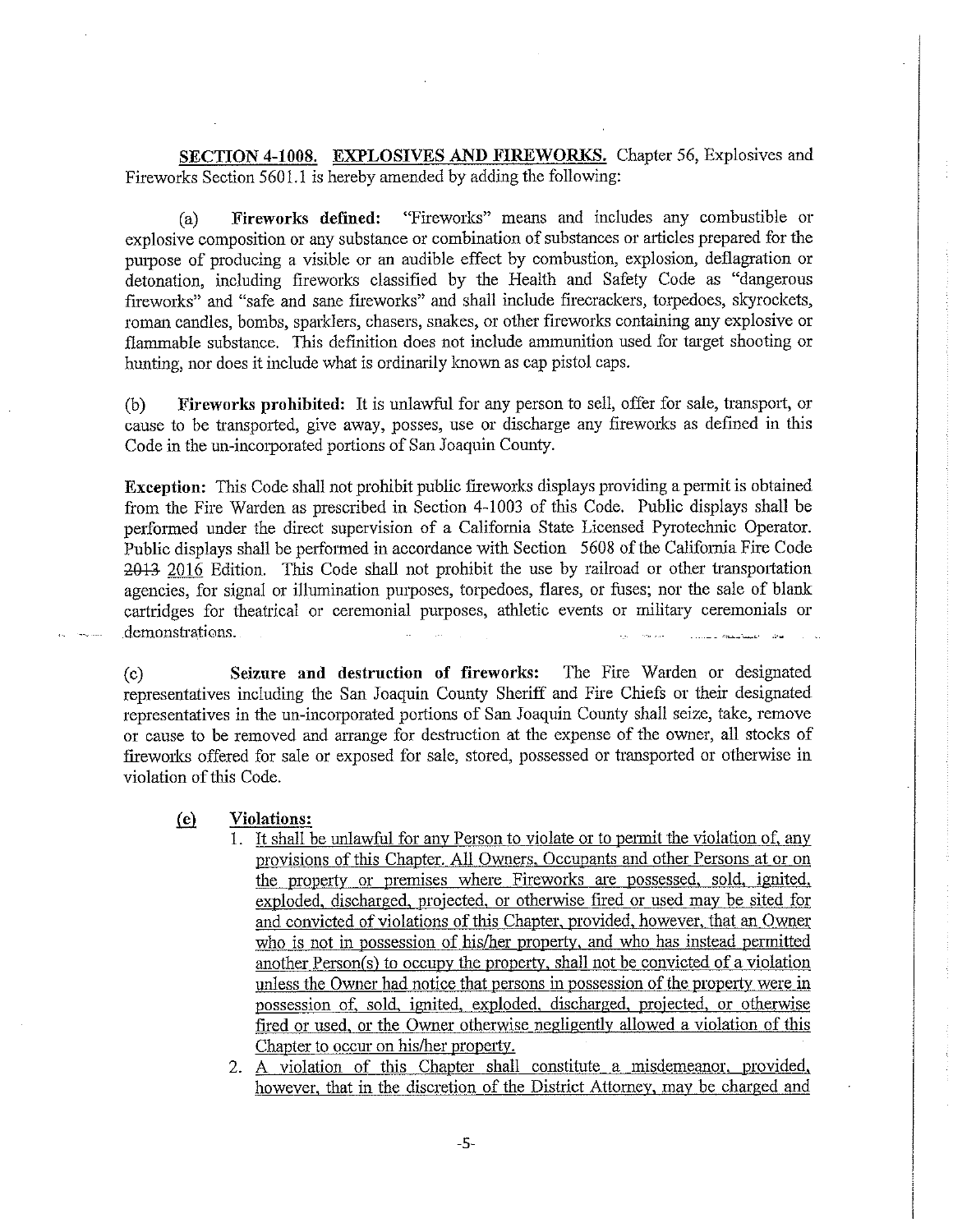prosecuted as an infraction. Each conviction of a misdemeanor under this Chapter shall be punishable as set forth in California Health and Safety Code Section 12700, as may amended from time to time. Every violation determined to be an infraction is (shall be) punishable by (1) a fine not exceeding one hundred dollars (\$100) for a first violation; (2) a fine not exceeding two hundred dollars (\$200) for a second violation of the same ordinance within one year; *(3)* a fine not exceeding five hundred dollars (\$500) for each additional violation within one year.

- 3. Violations of this Chapter shall be prosecuted by the District Attorney.
- 4. The provisions of this Chapter shall be enforced by the Fire Warden or designated representatives including the San Joaquin County Sheriff and Fire Chiefs or their designated representatives in the un-incorporated portions of San Joaquin County. All such persons are authorized to enter upon, inspect, and examine any property or premises to determine whether a violation of this Chapter exists or has occurred. If the Owner or Occupant of the property or premises refuses to permit entrance, inspection or examination pursuant to this Chapter. The Fire Warden or designated representatives including the San Joaquin County Sheriff and Fire Chiefs or their designated representatives may seek an inspection warrant pursuant to California Code of Civil Procedure Section 1822.50, *et seq.,* as may be amended from time to time.
- **(f)** Application of state law: Nothing in this Chapter shall limit any of the penalties provided in the California Health and Safety Code or the California Penal Code with regard to the offer for sale, exposing for sale, sale at retail, use or discharge of any fireworks.

## **fg)\_ Response costs.**

- 1. A person who has violated this chapter may be liable for response costs incuned in responding to the unpermitted use, discharge or storage of fireworks.
- 2. If a person who violated this chapter is a minor charge, the responsible guardian(s) of the minor charge and the minor charge shall be jointly and severally liable for the response costs incurred pursuant to this chapter.
- 3. To incur liability for response costs imposed by this chapter, a person who violates this chapter need not be present at the event that causes the response giving rise to the imposition of response costs.
- 4. Response costs imposed by this chapter are in addition to any other costs that may be recovered under this Code.

**SECTION 4-1009.** FEES. Chapter 1, Division II – Section 113, shall be amended to read as follows:

Permit Fees: The fee for each permit shall be as set forth from time to time by resolution of the San Joaquin County Board of Supervisors. The County may establish fees sufficient to recover its costs in administering this Code. No permit shall be issued until such fees have been paid.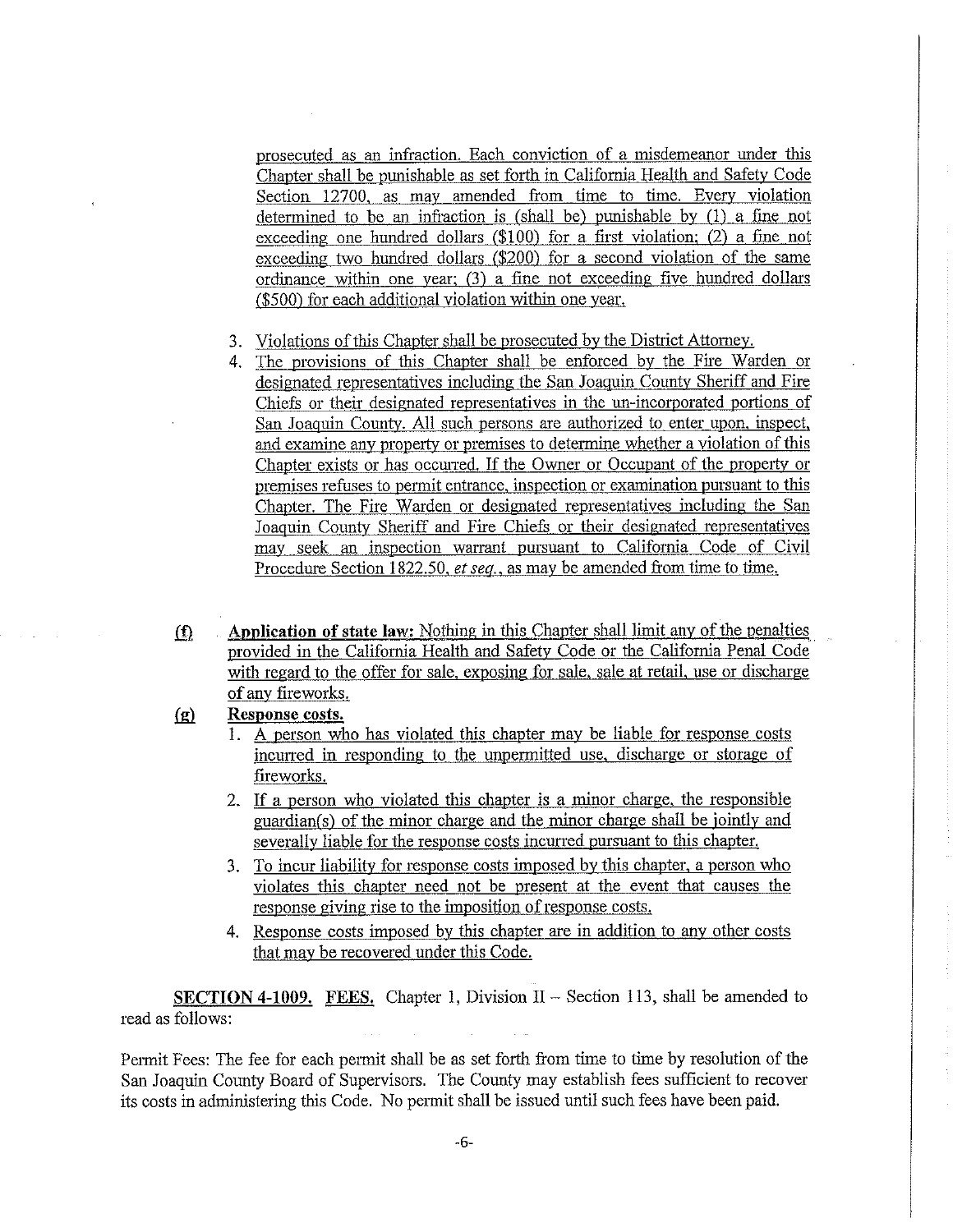(a) Public Agencies. Fees shall be required, pursuant to this Section, of a municipal corporation, State of California, political subdivisions of the State of California, or the United States of America.

(b) Fee Refund. The Fire Warden may authorize refunding of any fee paid hereunder, which was erroneously paid or collected. The Fire Warden may authorize refunding of not more than eighty percent (80%) of the pennit fee paid when no work has been done under a permit issued in accordance with this Code. Except that no refunds will be processed for permits 360 days from date of issue with no work done or for permits of \$100.00 or less.

(c) Fees for Applications to Correct Violations. Applications made to correct violations of the requirements of this Code shall pay a fee equal to two (2) times the application fee normally charged for the application, up to a maximum of five hundred dollars (\$500.00) over the application fee normally charged.

(d) Disposition of Fees. All fees collected under the provisions of this Code shall be paid into the Country Treasury, to credit of the General Fund.

.<br>المسروف مورد ........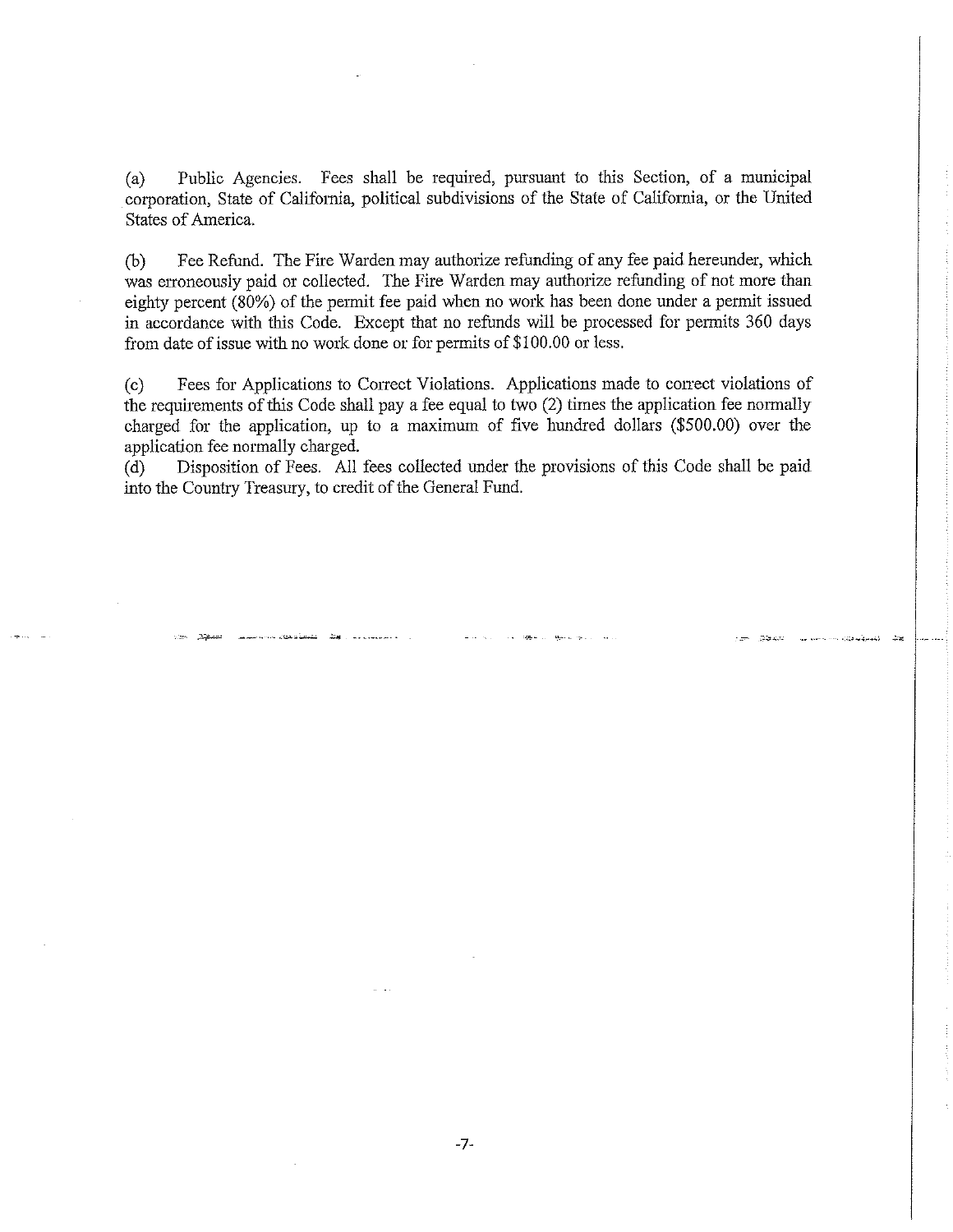### CHAPTER 2. FEES

Sections:

المعود ساعوى الدارات الدائنية العر

| .      |                          |
|--------|--------------------------|
| 4-1017 | Operational Fees         |
| 4-1018 | <b>Construction Fees</b> |
| 4-1019 | Reserved                 |

SECTION 4-1017. OPERATIONAL FEES. The following fees shall be charged at the time of applying for required operational fire permits as required by the California Fire Code 2013 2016 Edition and shall be annual, unless otherwise noted.

## FEE SCHEDULE FOR OPERATIONAL FIRE PERMITS

| 400 and successfully a<br>المواضع والمتقولات المتقول المنادي والمتناوب والمتناوب والمناوب<br>Het 오늘 2014 - Andreas Maria Andre Catalonica Andre<br>ARTICLE<br>TYPE OF PERMIT | FEE                  |
|------------------------------------------------------------------------------------------------------------------------------------------------------------------------------|----------------------|
| 105.6.1 Aerosol products level 2 or 3 in excess of 500 lbs                                                                                                                   | \$100                |
| 105.6.2 Amusement buildings                                                                                                                                                  | \$100                |
| 105.6.3 Aviation facilities                                                                                                                                                  | \$100                |
| 105.6.4 Carbon dioxide systems used in beverage dispensing applications                                                                                                      | \$100                |
| 105.6.4 105.6.5 Carnivals and fairs                                                                                                                                          | \$100 per site       |
| 105.6.5 105.6.6 Cellulose nitrate film                                                                                                                                       | \$100                |
| 405.6.6 105.6.7 Combustible dust producing operations                                                                                                                        | \$100                |
| 105.6.7 105.6.8 Combustible fibers more than 100 cu ft                                                                                                                       | \$100                |
| 105.6.8 105.6.9 Compressed gases in excess of Table 105.6.8 105.6.9                                                                                                          | \$100                |
| 105.6.9 105.6.10 Covered mall buildings                                                                                                                                      | \$100                |
| 1. Displays of highly combustible goods in the mall                                                                                                                          | \$100 per inspection |
| 2. Liquid or gas fired equipment in the mall                                                                                                                                 | \$100 per inspection |
| 3. Use open-flame or flame producing equipment                                                                                                                               | \$100 per inspection |
| 105.6.10 105.6.11 Cryogenic fluids in excess of Table 105.6.10 105.6.11                                                                                                      | \$100                |
| 105.6.11 105.6.12 Cutting and welding                                                                                                                                        | \$100                |
| 405.6.12 105.6.13 Dry cleaning plants                                                                                                                                        | \$100                |
| 405.6.13 105.6.14 Exhibits and trade shows                                                                                                                                   | \$100                |
| 105.6.14 105.6.15 Explosives and fireworks (the hourly rate will also be charged for                                                                                         |                      |
| inspections performed during non-business hours, 2 hr minimum)                                                                                                               | \$100                |
| 405.6.15 105.6.16 Fire hydrants and valves                                                                                                                                   | \$100                |
| 105.6.16 105.6.17 Flammable and combustible liquids                                                                                                                          |                      |
| 1 Use, operate, repair or modify a pipeline                                                                                                                                  | \$100                |
| 2. Class I-plus 5 gal inside or plus 10 gal outside                                                                                                                          | \$100                |
| 3. Class II/IIIA-plus 25 gal inside or 60 gal outside                                                                                                                        | \$100                |
| 4. Remove Class I or II fluid from underground tanks                                                                                                                         | \$100                |
| 5. Operate fuel dispensing stations, tank vehicles, equipment, wells, plants, terminals                                                                                      | \$100                |
| 6. Temporarily place out of service F & C tanks                                                                                                                              | \$100                |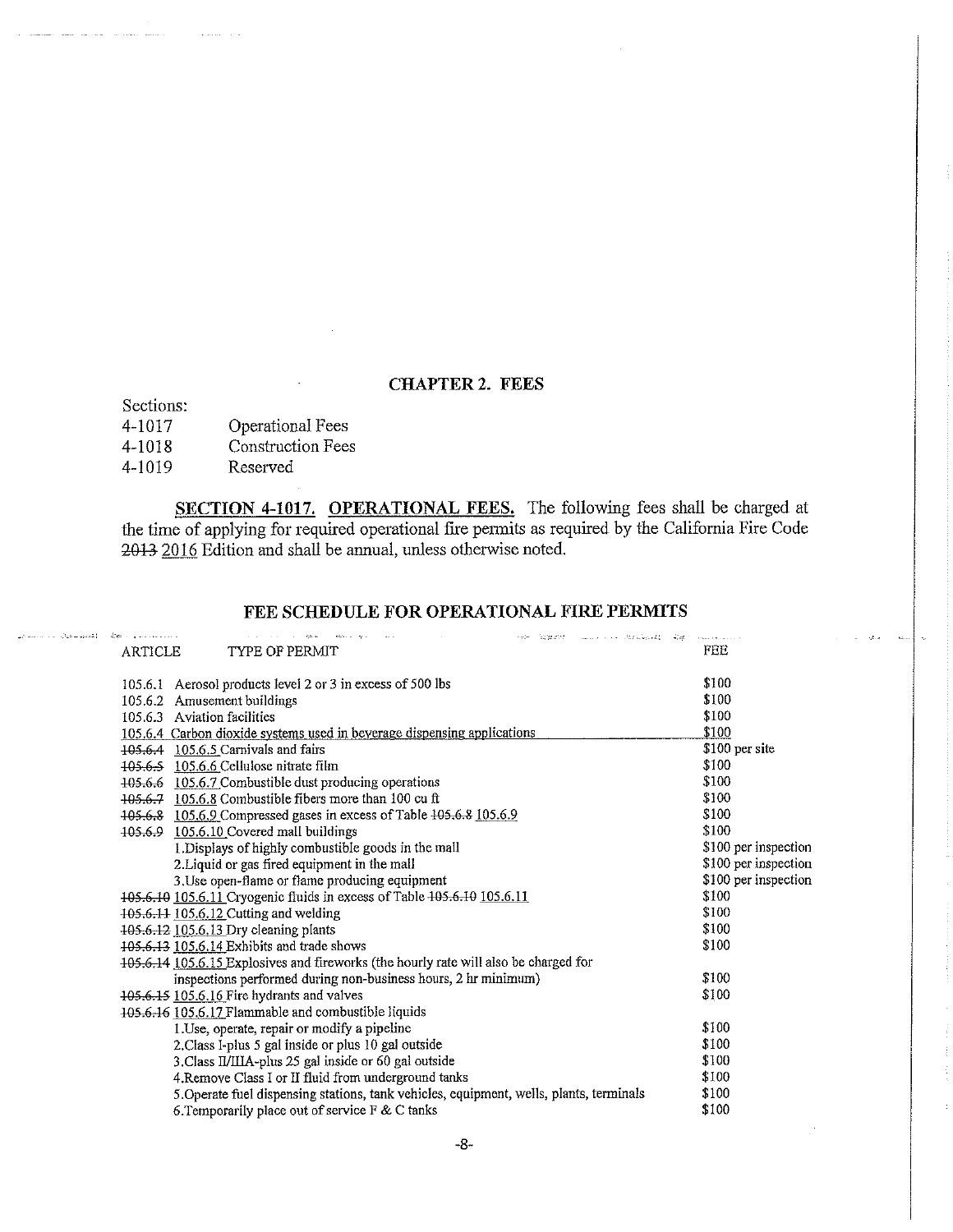| 7. Change the type of contents of F & C tanks                                                                                                               | \$100                         |
|-------------------------------------------------------------------------------------------------------------------------------------------------------------|-------------------------------|
| 8. Manufacture, process, blend, or refine F & C liquids                                                                                                     | \$100                         |
| 9. To dispense F & C liquids into motor vehicle tanks                                                                                                       | \$100                         |
| 10. To use a site for dispensing F & C liquids                                                                                                              | \$100                         |
| 11. To utilize site for dispensing from tank vehicles                                                                                                       | \$100                         |
| 105.6.17 105.6.18 Floor finishing                                                                                                                           | \$100                         |
| 105.6.18 105.6.19 Fruit and crop ripening processes                                                                                                         | \$100                         |
| 105.6.19 105.6.20 Fumigation or thermal insecticide fogging                                                                                                 | \$100                         |
| 105.6.20 105.6.21 Hazardous materials amounts in excess of Table 105.6.20 105.6.21                                                                          | \$100                         |
| 405.6.21 105.6.22 HPM facilities                                                                                                                            | \$100                         |
| 105.6.22 105.6.23 High piled storage excess of 500 sq ft                                                                                                    | \$100                         |
| 105.6.23 Hot-work operations including:                                                                                                                     |                               |
| 1. Public exhibitions and demonstrations                                                                                                                    | \$100                         |
| 2. Inside a structure                                                                                                                                       | \$100                         |
| 3. Fixed site such as welding booths                                                                                                                        | \$100                         |
| 4. Within a hazardous fire area                                                                                                                             | \$100                         |
| 5. Roof covering application with an open flame                                                                                                             | \$100                         |
| 6. Hot works programs                                                                                                                                       | \$100                         |
| 105.6.24 105.6.25 Industrial ovens                                                                                                                          | \$100                         |
| 105,6,25 105.6.26 Lumberyards, lumber in excess of 100,000 board ft                                                                                         | \$100                         |
| 1. Pallets, crates, bin boxes, wood, plastic, 30,000 board ft, or 50,000 cu ft                                                                              | \$100                         |
| 405.6.26 105.6.27 Liquid or gas fueled vehicles or equipment in assembly buildings                                                                          | \$100                         |
| 105.6.27 105.6.28 Liquefied petroleum gas                                                                                                                   |                               |
| 1. Storage and use of LP gas                                                                                                                                | \$100                         |
| 2. Operation of cargo tankers transporting LP gas                                                                                                           | \$100                         |
| 105.6.28 105.6.29 Magnesium working - more than 10 lbs                                                                                                      | \$100                         |
| 105.6.29 105.6.30 Miscellaneous combustible storage in excess of 2,500 cu ft                                                                                | \$100                         |
| 105.6.31 Motor fuel-dispensing facilities                                                                                                                   | \$100                         |
| 105.6.30 105.6.32 Open burning (regulated by A.P.C.D. except recreational)                                                                                  | \$100 per inspection          |
| 105.6.31 105.6.33 Open flames and torches                                                                                                                   | \$100 per inspection          |
| $\beta_{\rm eff}$ , are in $\Omega_{\rm eff}$ as $\beta_{\rm eff}$ . The $\beta_{\rm eff}$ is a consequence of<br>405.6.32 105.6.34 Open flames and candles | $$100$ per inspection         |
|                                                                                                                                                             | \$100                         |
| 105.6.33 105.6.35 Organic coatings - manufacture +1 gal/day                                                                                                 | \$100                         |
| 105.6.34 105.6.36 Places of assembly                                                                                                                        | \$100                         |
| 105.6.35 105.6.37 Private fire hydrants (removal from service)                                                                                              | per                           |
| inspection                                                                                                                                                  |                               |
| 105.6.36 105.6.38 Pyrotechnical special affects material                                                                                                    | \$100 per inspection<br>\$100 |
| 405.6.37 105.6.39 Proxylin plastics in excess of 25 lbs                                                                                                     | \$100                         |
| 105.6.38 105.6.40 Refrigeration equipment, 220 lbs group. A-1, 30 lbs. of any other refrigerant                                                             |                               |
| 105.6.39 105.6.41 Repair garages and motor fuel-dispensing facilities                                                                                       | \$100                         |
| 105.6.40 105.6.42 Rooftop heliports                                                                                                                         | \$100                         |
| 105.6.41 105.6.43 Spraying or dipping - utilizing F/C liquids or powders                                                                                    | \$100                         |
| 105.6.42 105.6.44 Storage of scrap tires and tire byproducts in excess of 2,500 cu ft                                                                       | \$100                         |
| 105.6.43 105.6.45 Temporary membrane structures, tents, and canopies                                                                                        |                               |
| Tents $+200$ sq ft or a canopy $+400$ sq ft                                                                                                                 | \$100 per inspection          |
| 105.6.44 105.6.46 Tire rebuilding plants                                                                                                                    | \$100                         |
| 105.6.45 105.6.47 Waste handling (wrecking yards, junk yards, etc.)                                                                                         | \$100                         |
| 105.6.46 105.6.48 Wood products; chips, hogged material, lumber +200 cu ft                                                                                  | \$100                         |
| 105.6.47 105.6.49 S.F.M. Movie production operations                                                                                                        | \$100                         |
| 1. Production facilities                                                                                                                                    | \$100                         |
| 2. Pyrotechnics and special effects                                                                                                                         | \$100                         |
| 3. Live audiences                                                                                                                                           | \$100                         |
| 105.6.50 State Licensing Fire Clearance                                                                                                                     | \$100                         |

 $\alpha$  .

SECTION 4-1018. CONSTRUCTION FEES: The following fire plan check and inspection fees shall be charged at the time of applying for required construction permits as required by the California Fire Code 2013 2016 Edition or building permits as required by the California Building Code~ 2016 Edition.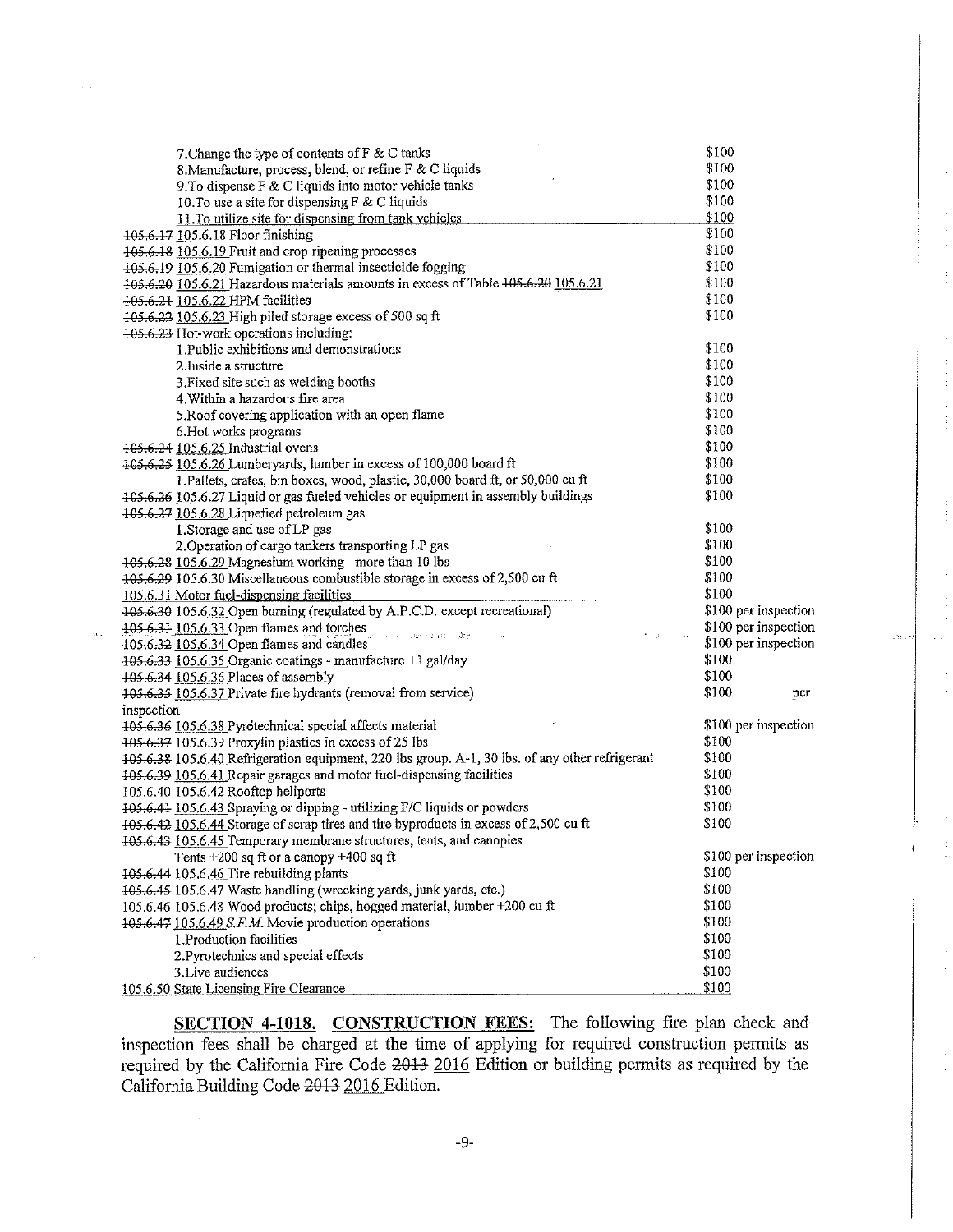# FEE SCHEDULE FOR FIRE PLAN CHECK AND INSPECTION (\*\*)

## NON RESIDENTIAL

Inspection on new construction

 $\epsilon_{\rm{m}}$  .

\$ O.Ql5 per sq ft for the first 6,000 sq ft\* plus \$0.001 per sq ft from 6,001 to 10,000 sq ft\* plus \$0.0005 per sq ft for 10,00lsq ft and over\*

Plus construction pennits as applies to new construction

| <b>Fire Construction Permits</b>                                           |                                                                                                   |
|----------------------------------------------------------------------------|---------------------------------------------------------------------------------------------------|
| Aviation                                                                   | \$0.03 per sq ft*                                                                                 |
| Fruit ripening / fumigation                                                | \$0.12 per sq ft*                                                                                 |
| Lumberyard wood working                                                    |                                                                                                   |
| Inside storage                                                             | \$0.03 per sq ft*                                                                                 |
| Outside storage                                                            | \$0.01 per sq ft*                                                                                 |
| Processing cutting millwork /cabinet                                       | \$0.05 per sq ft*                                                                                 |
| High pile storage                                                          | \$0.015 per sq ft up to 6,000*                                                                    |
|                                                                            | plus \$ 0.008 per sq ft for 6,001 sq ft and over *                                                |
| Hazardous materials                                                        | 1 to 5 chemicals \$250 and \$ 50 for each additional*                                             |
| Type I hood                                                                | \$5.00 per sq ft up to 20 sq ft                                                                   |
|                                                                            | \$10.00 per sq ft 21 sq ft and over Not to exceed \$350.00                                        |
| Fuel dispensing                                                            |                                                                                                   |
| Tanks                                                                      | \$150.00 up to 3 and \$50 for each additional *-                                                  |
| 29 dit - Face - Fine Constant - Reno Alexandr<br>Dispensing and operations | \$100.00 per pump *and \$50 for each additional * 100.00 per pump *and \$50 for each additional * |
| Leak test                                                                  | \$100.00 per pump* and \$50 for each additional *                                                 |
| Spraying /dipping installation                                             | \$0.17 per sq ft up to 1500 sq ft*                                                                |
|                                                                            | plus \$0.08 per sq ft over $1501$ sq ft *                                                         |
| Automatic fire extinguishing systems                                       | \$5.50 per head 1 to 100 heads * **                                                               |
|                                                                            | plus \$3.50 per head for 101 to 200 heads * **                                                    |
|                                                                            | plus \$1.50 per head for 201 heads and over* **                                                   |
| Fire alarm, detection and related equipment                                | \$5.50 per device* **                                                                             |
| Private hydrants including thrust blocks and piping                        | \$20.00 each*                                                                                     |
| Fire pumps and equipment                                                   | \$300.00*                                                                                         |
| Stand pipe                                                                 | number of risers x \$200.00*                                                                      |
| Compressed gas                                                             |                                                                                                   |
| Hazardous                                                                  | \$200*                                                                                            |
| Medical                                                                    | \$150*                                                                                            |
| Flammable /combustible liquids                                             | Hourly* **                                                                                        |
| Industrial ovens                                                           | Hourly* **                                                                                        |
| L.P. gas                                                                   | $$100.00***$                                                                                      |
|                                                                            |                                                                                                   |
| Tents                                                                      | $$100.00***$                                                                                      |
| Fire access roads, plan check and inspection                               | \$100.00                                                                                          |
|                                                                            |                                                                                                   |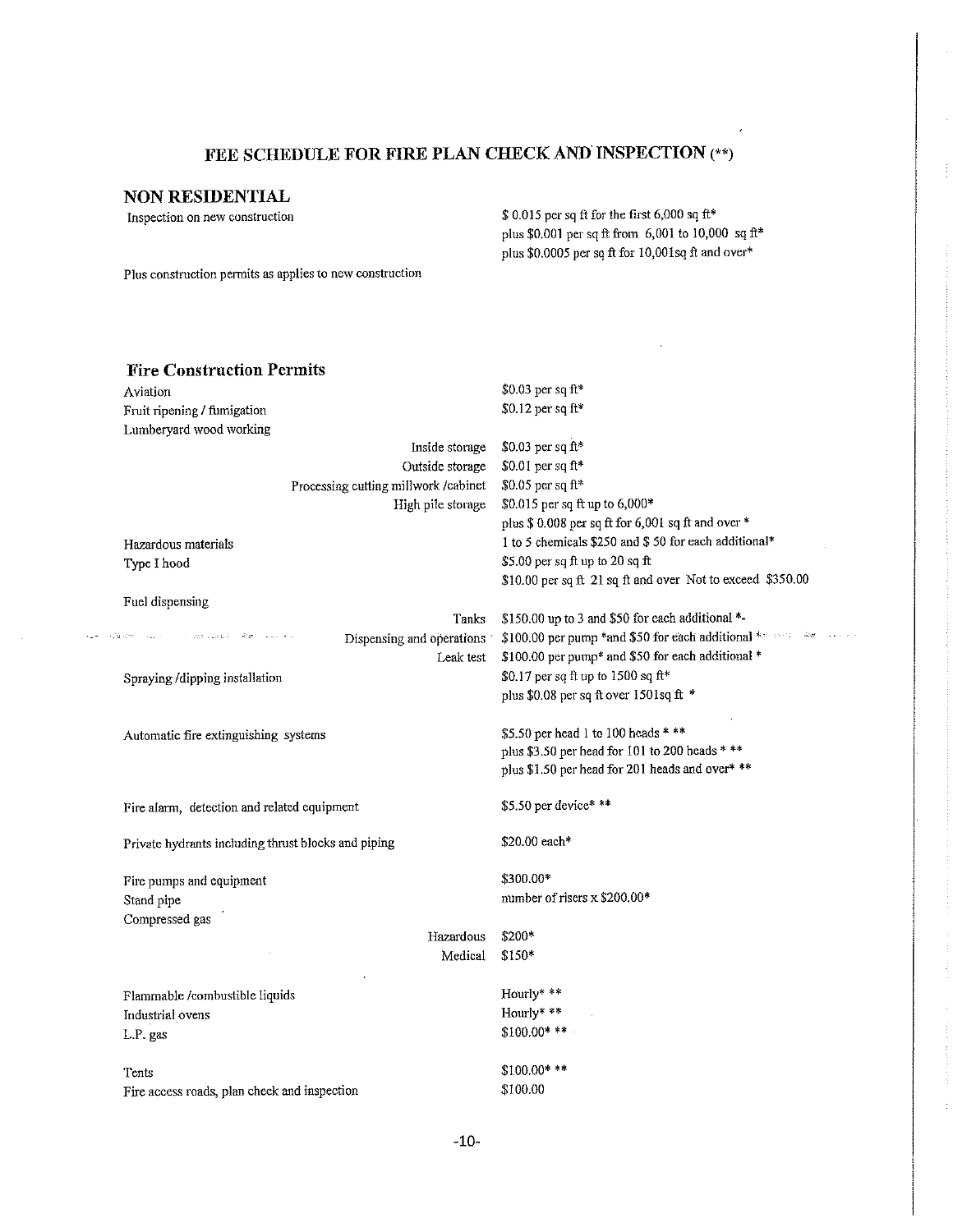The plan check fees for all fire construction permits shall be sixty-five percent (65%) of the construction permit fees.

#### RESIDENTIAL

 $47\%$ 

Residential fire extinguishing systems  $$350$  for the first 2,500 sq ft and \$0.17 per sq ft over 2,500 sq ft\*

The plan check fees for all fire construction permits shall be sixty-five percent (65%) of the construction permit fees.

• Imaging/Technology Fees to comply with Section19850 of Section 1, Chapter 10 of the Health Code of the State of California. All new Construction permit plans not part of a building permit. Six percent (6%) of the construction permit fee. General Plan Implementation: 5% of the construction permit fee. Fee is to comply with Section 66014 of the Government Code Minimum fee for any work requiring a permit \$100.00\* \*\*

|   | Re-inspection fee where work is done incorrect, improperly installed or incomplete, and re-inspections; a fee             |                   |
|---|---------------------------------------------------------------------------------------------------------------------------|-------------------|
|   | may be charged for inspections exceeding two(2)                                                                           | $$100.00***$      |
|   | Appeals fee: Any Appeal Application for the Building Board of Appeals                                                     | $$250.00***$      |
|   | Inspection fee for which no fee is specifically indicated                                                                 | $$100.00$ **      |
|   | Additional plan review, change in plans requiring additional plans review                                                 | $$100.00***$      |
| ۰ | Incomplete or resubmitted plans requiring a third re-submittal                                                            | $$100.00**$       |
| ۰ | Release notice of code violation fee                                                                                      | $$50.00**$        |
|   | Inspection outside of normal business hours (minimum charge two hours)                                                    | $$200.00 / hr.$ * |
|   | Processing lost plans                                                                                                     | $$100.00***$      |
|   | $(*)$ Or the total hourly cost to the jurisdiction, whichever is greatest. This cost shall include supervision, overhead, |                   |

equipment, hourly wages and fringe benefits of the employee involved.

(\*\*)Actual cost to include administrative and overhead

Exempt: One-family and two-family dwellings, agricultural buildings, (per the definition of the 2007 California

Building Code), signs, foundations, equipment foundations,-swimming-pools, fences, and tanks not used for fire related project. Exception: Residential fire extinguishing systems.

SECTION 2. This Ordinance shall take effect and be in force on January 13, 2017; and prior to the expiration of fifteen  $(15)$  days from the passage thereof, shall be published one  $(1)$  time in the Stockton Record, a newspaper of general circulation published in the County of San Joaquin, State of California, with the names of the members of the Board of Supervisors voting for and against the same.